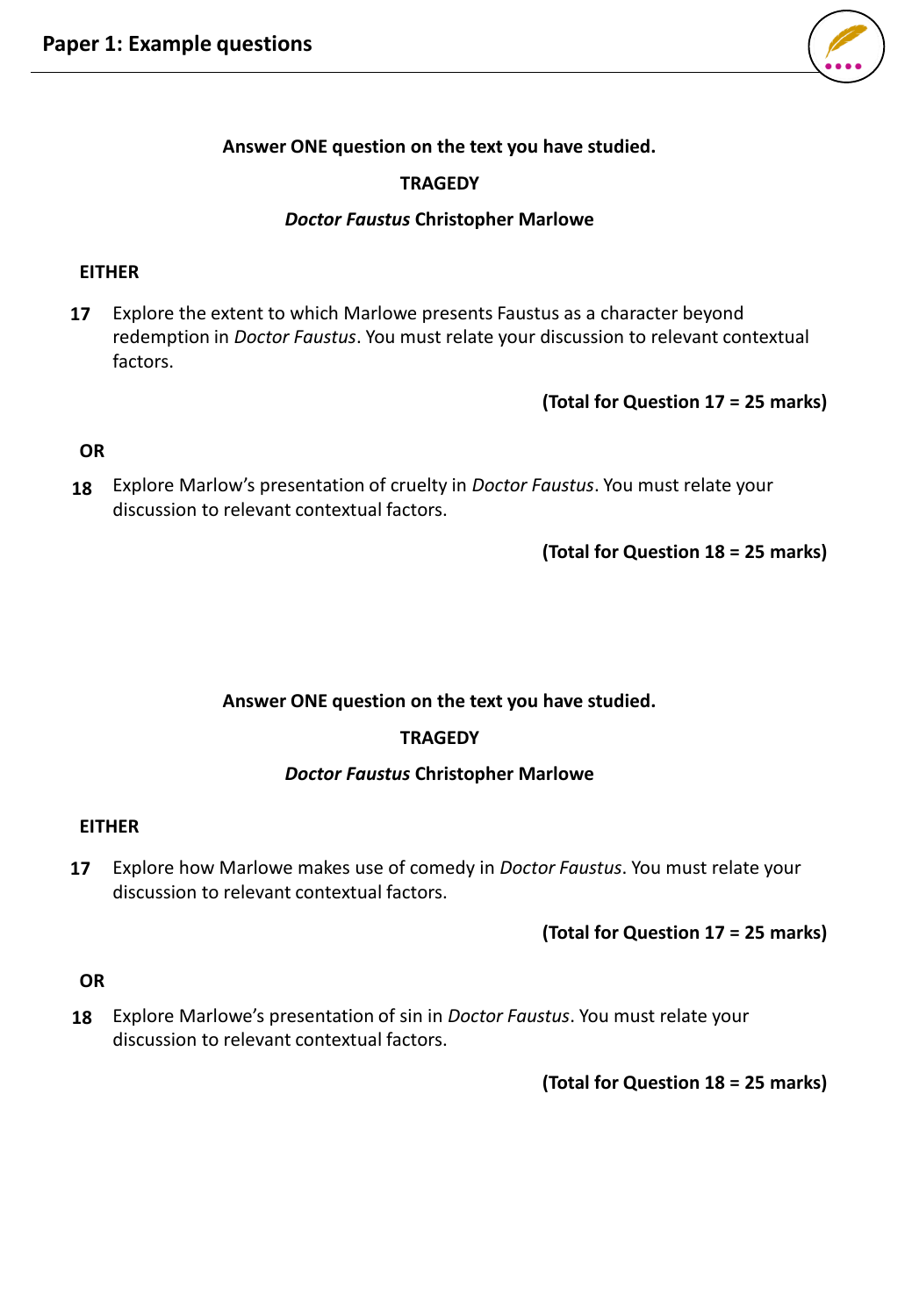

# **Answer ONE question on the text you have studied.**

# **TRAGEDY**

### *Doctor Faustus* **Christopher Marlowe**

### **EITHER**

Explore Marlowe's presentation of achievement and success in *Doctor Faustus*. You must relate your discussion to relevant contextual factors. **17**

# **(Total for Question 17 = 25 marks)**

# **OR**

Explore the extent to which Marlowe presents Mephistopheles as a character with an **18** independent will in *Doctor Faustus*. You must relate your discussion to relevant contextual factors.

**(Total for Question 18 = 25 marks)**

# **Answer ONE question on the text you have studied.**

# **TRAGEDY**

# *Doctor Faustus* **Christopher Marlowe**

# **EITHER**

Explore Marlowe's presentation of love in *Doctor Faustus*. You must relate your discussion to relevant contextual factors. **17**

# **(Total for Question 17 = 25 marks)**

# **OR**

Explore Marlowe's presentation of the theme of excess in *Doctor Faustus*. You must relate your discussion to relevant contextual factors. **18**

**(Total for Question 18 = 25 marks)**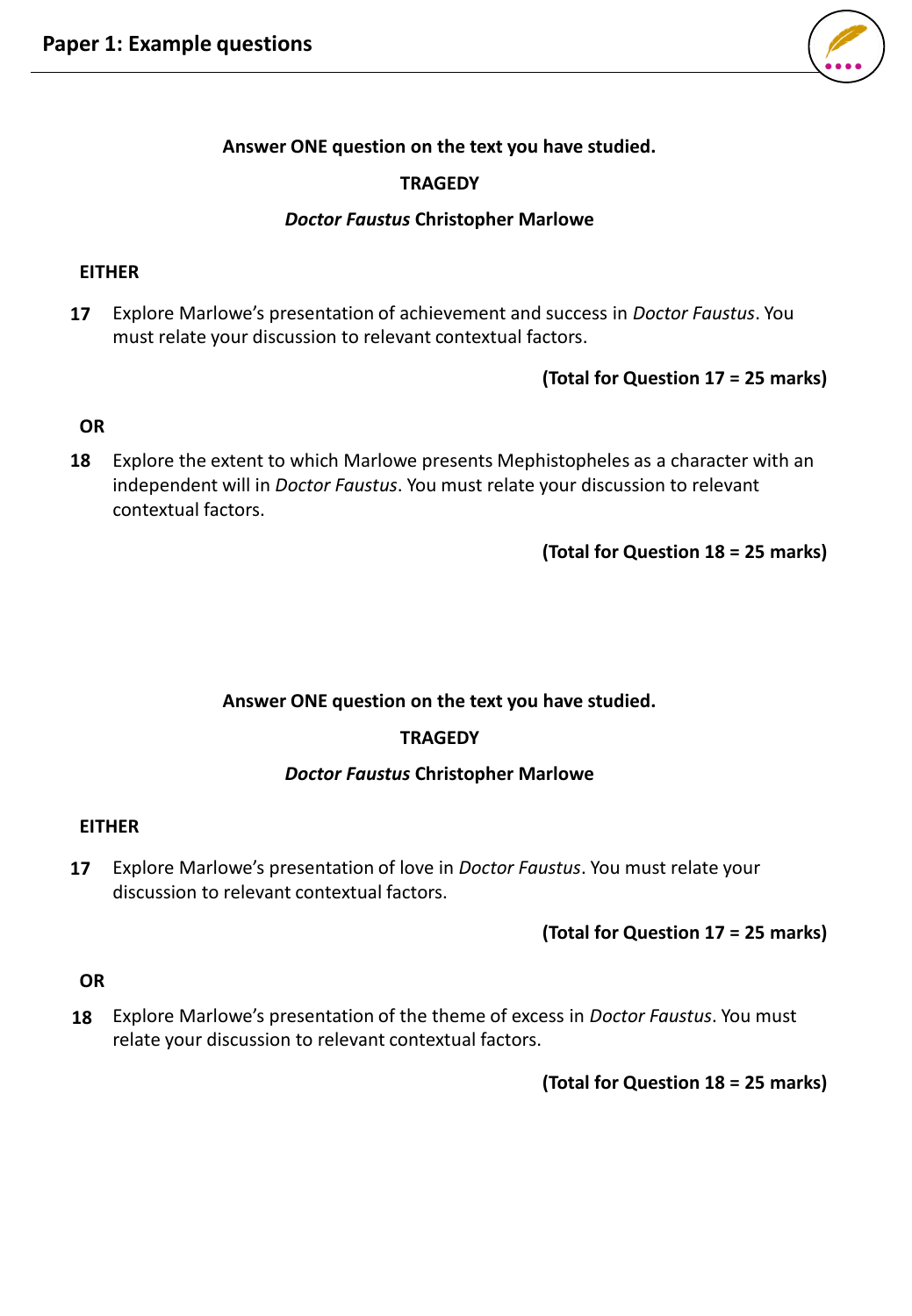

# **Answer ONE question on the text you have studied.**

### **TRAGEDY**

#### *Doctor Faustus* **Christopher Marlowe**

#### **EITHER**

Explore the ways in which Marlowe presents women in *Doctor Faustus*. You must relate your discussion to relevant contextual factors. **17**

### **(Total for Question 17 = 25 marks)**

### **OR**

Explore the extent to which Marlowe presents the limits of human imagination in *Doctor Faustus*. You must relate your discussion to relevant contextual factors. **18**

### **(Total for Question 18 = 25 marks)**

#### **Answer ONE question on the text you have studied.**

#### **TRAGEDY**

#### *Doctor Faustus* **Christopher Marlowe**

#### **EITHER**

Explore how Marlowe presents travel and colonialism in *Doctor Faustus*. You must relate your discussion to relevant contextual factors. **17**

#### **(Total for Question 17 = 25 marks)**

### **OR**

Explore the extent to which Faustus is a universal symbol of human folly in *Doctor Faustus*. You must relate your discussion to relevant contextual factors. **18**

**(Total for Question 18 = 25 marks)**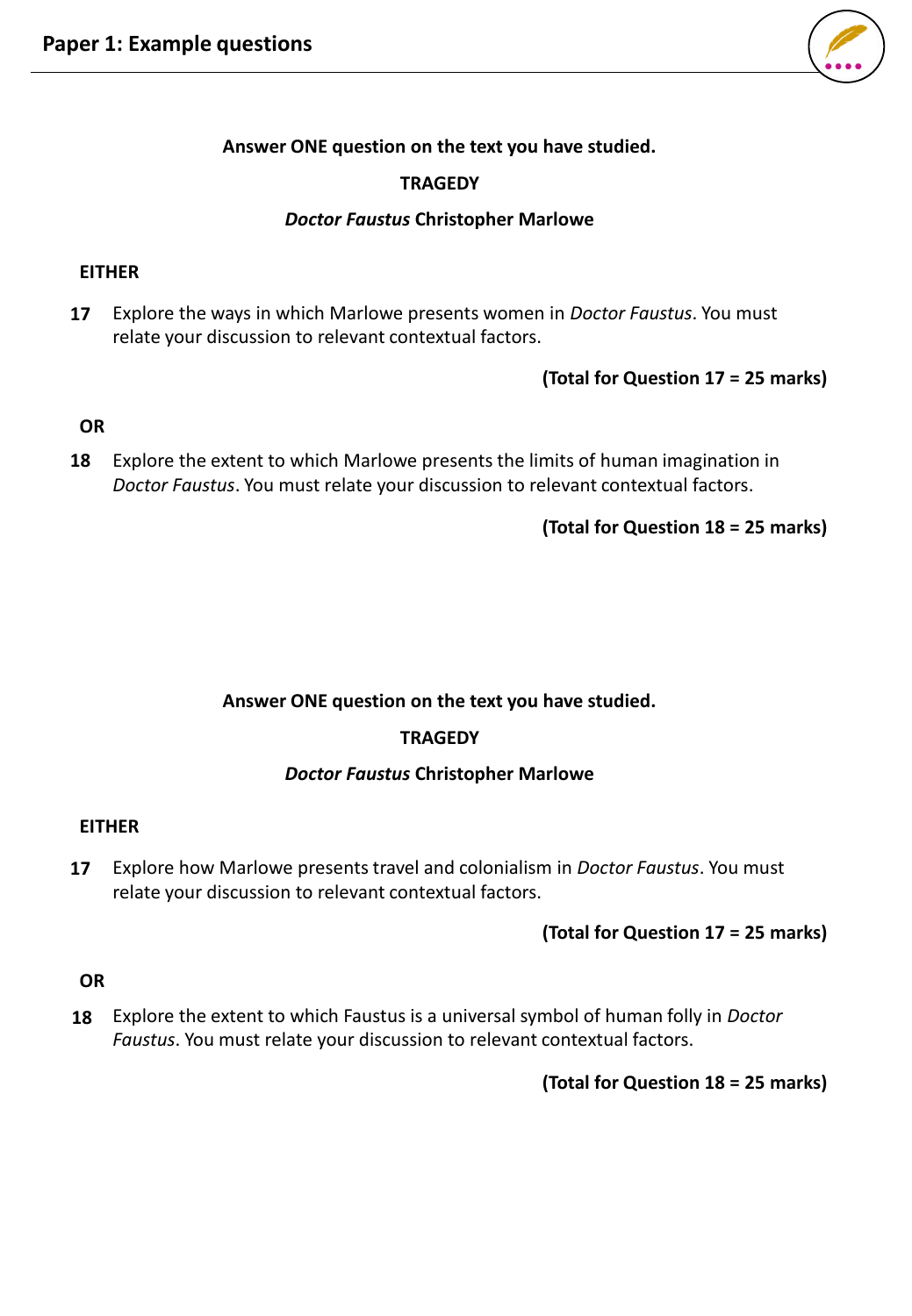

# *Hamlet*

# **EITHER**

Explore how Shakespeare presents the relationship between Hamlet and Claudius in **3** *Hamlet*. You must relate your discussion to relevant contextual factors and ideas from your critical reading.

**(Total for Question 3 = 35 marks)**

# **OR**

Explore how Shakespeare makes use of comedy in *Hamlet*. You must relate your discussion to relevant contextual factors and ideas from your critical reading. **4**

**(Total for Question 4 = 35 marks)**

### *Hamlet*

### **EITHER**

Explore how Shakespeare presents madness in *Hamlet.* You must relate your discussion to relevant contextual factors and ideas from your critical reading. **3**

# **(Total for Question 3 = 35 marks)**

# **OR**

Explore how Shakespeare presents the theme of memory in *Hamlet*. You must relate your discussion to relevant contextual factors and ideas from your critical reading. **4**

# **(Total for Question 4 = 35 marks)**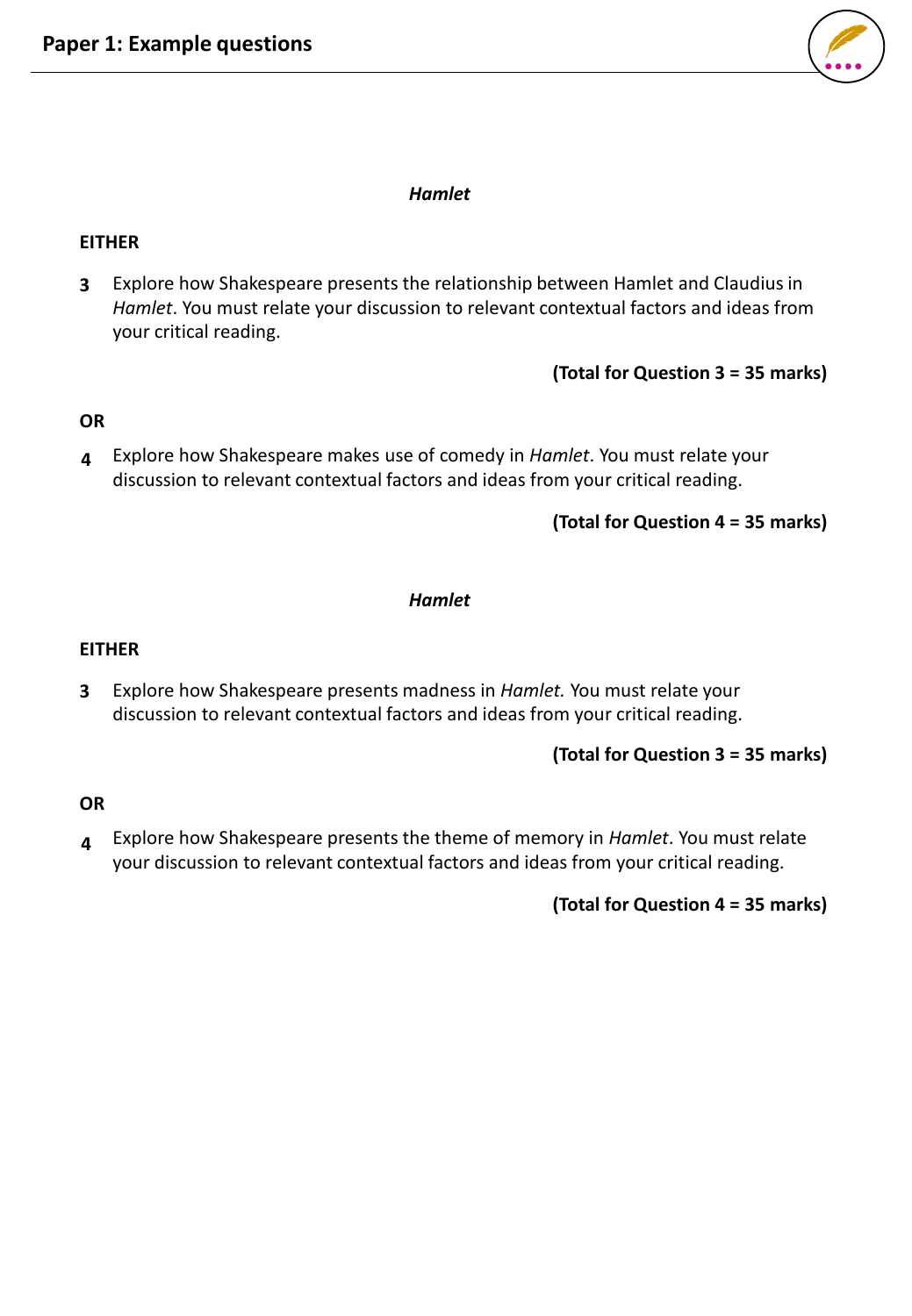

#### *Hamlet*

### **EITHER**

Explore how Shakespeare presents Gertrude's relationship with other characters in *Hamlet*. You must relate your discussion to relevant contextual factors and ideas from your critical reading. **3**

```
(Total for Question 3 = 35 marks)
```
# **OR**

Explore how Shakespeare presents Hamlet's attitude towards women in *Hamlet*. You **4** must relate your discussion to relevant contextual factors and ideas from your critical reading.

**(Total for Question 4 = 35 marks)**

#### *Hamlet*

### **EITHER**

Explore how Shakespeare presents *Hamlet* as a play about the dangers of overthinking*.* You must relate your discussion to relevant contextual factors and ideas from your critical reading. **3**

**(Total for Question 3 = 35 marks)**

# **OR**

Explore how Shakespeare presents a kingdom in crisis in *Hamlet*. You must relate your discussion to relevant contextual factors and ideas from your critical reading. **4**

**(Total for Question 4 = 35 marks)**